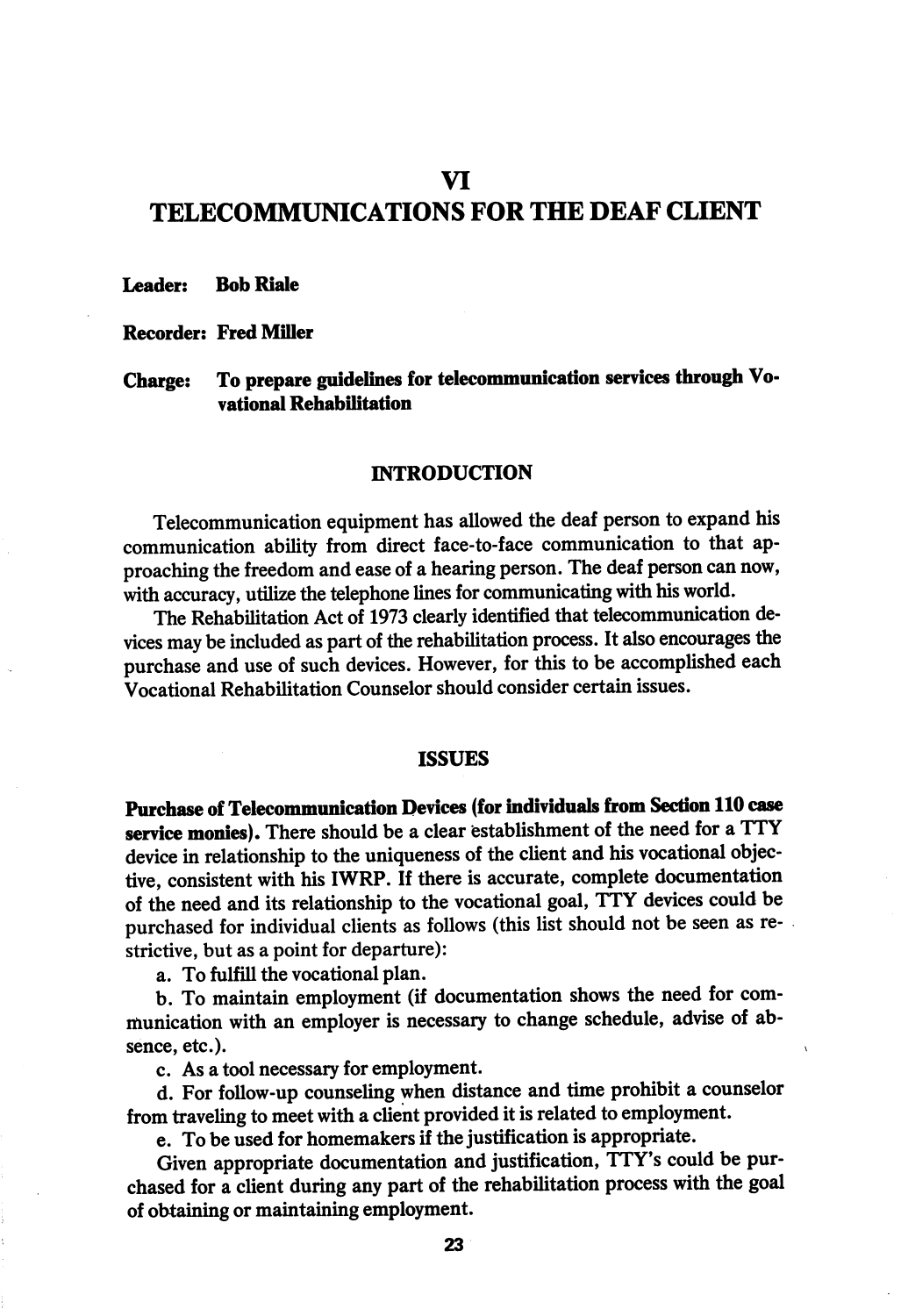Guidelines for Purchasing. Each state is now faced with the task of devel oping its own specific guidelines regarding the purchase of TTY equipment for individual clients. As part of these guidelines training in the use, costs of oper ation, etc. should be provided for the client. TTY devices may well expand the world of the deaf person, and assist in expanding his vocational horizons.

Financial Implications for the Client. Toll charges, because of the increased time necessary for TTY communication, may add up to an unbelievable amount to the unsuspecting deaf person. A comprehensive training program will help make a more satisfied TTY user with a lesser financial burden. In addition, agencies should consider TTY devices on the same basis as interpreters with regard to econmic need as part of the agencies responsibility in extending ser vice to clients to overcome the communications barrier, not based soley on economic need.

Unfair Long Distance Charges. Since communication via TTY devices requires more time, it would appear the deaf person is being discriminated ag ainst by long distance toll charges as they are now established. The telephone systems should be encouraged to equalize rates for non-hearing users of the telephone lines.

Expanding Availability of TTY's. Telephone systems should also be encouraged to produce and market on a rental basis a TTY type device for home use. If marketed at a reasonable cost, this would provide more alternatives for non-hearing persons.

Special Need of "Low Verbal" Clients. As counselors investigate their clients, one group of deaf clients could be easily overlooked. The "low verbal" or "high manual" deaf person can utilize TTY devices. He must however have an ap propriate training program.

Communication Network. Each state should attempt to develop a communication network for deaf TTY users. This network should be established to pro vide equal opportunities and protection of the non-hearing person as compared with the normally hearing person. Such a network should include or provide immediate access to:

- a. Police (local and/or state);
- b. Medical/Hospital/Ambulance;
- c. VR offices;
- d. Some form of emergency answering service.

### Service to Employer.

"Section 103. (a) Vocational rehabilitation services provided under this Act are any goods or services necessary to render a handicapped individual employable, including, but not limited to, the following:

(11) telecommunications, sensory, and other technological aids and devices." (Public Law 93-112, pages 13 and 14).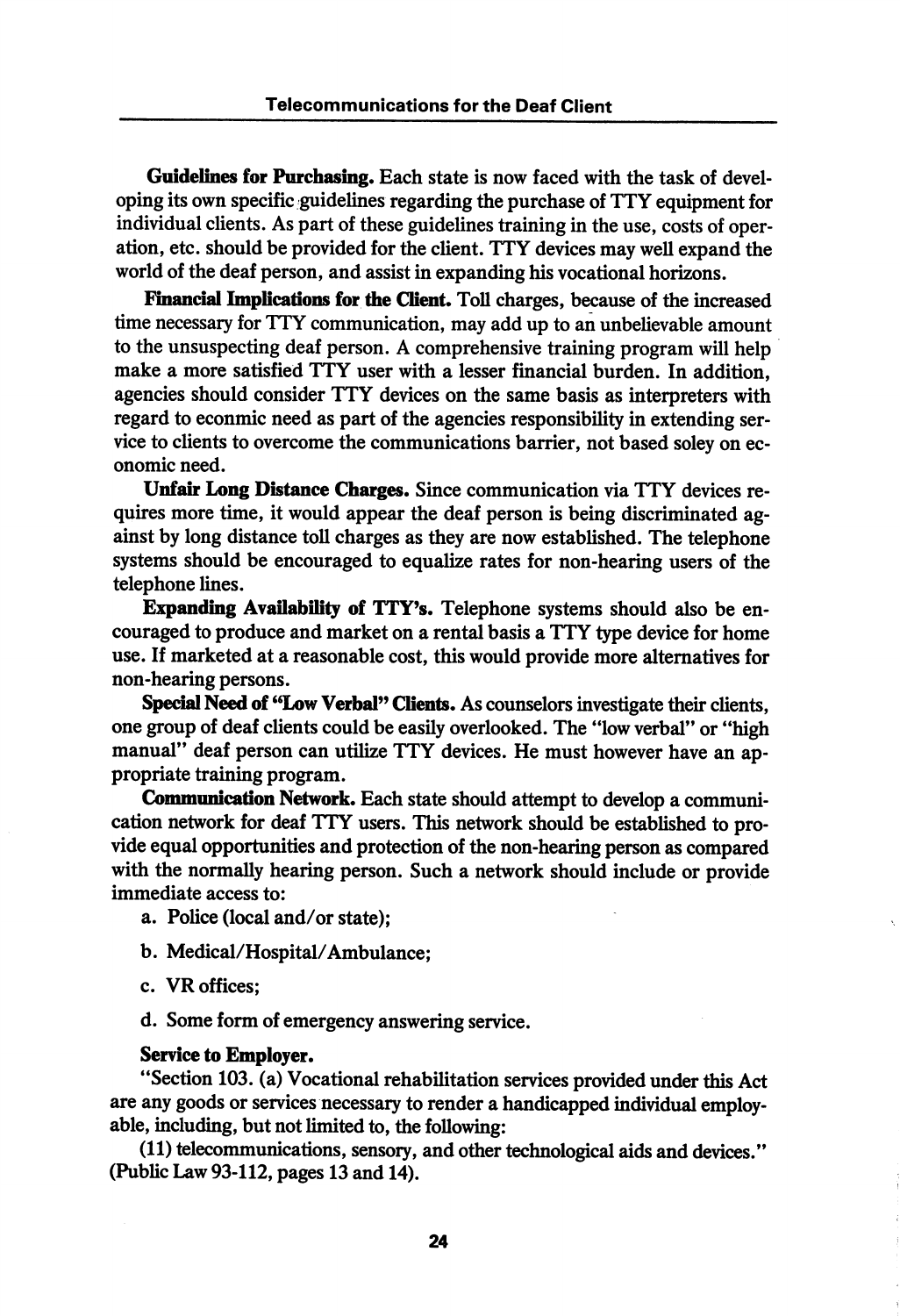If an employer has two or more deaf employees, TTY devices could be sup plied to help maintain communication related to employment for deaf workers. However, the machines would remain the property of VR so that they may be removed and installed elsewhere when indicated. If an employer hires a deaf employee, and if communication away from work is a necessity, the employer should be encouraged to purchase the TTY device himself. However, if the employer refuses to purchase such a device and if the equipment is documented and justified as necessary for continued employment, VR might be able to par ticipate in the purchase. Purchase of such equipment could be justfied under "other goods and services."

A consideration, however, should be the establishment of an adequate an swering service. If such a service is established and functions proprly, purchase of such devices for employers may not be necessary.

Any employer or professional (doctor, dentist, etc.) who purchases TTY devices could probably "write off" the cost on his income tax under the appro priate category.

Use of Innovation and Expansion Monies. Along with case 110 monies. Innovation and Expansion monies might be used to purchase TTY equipment for a new program or the expansion of an existing program serving deaf clients. These monies could be used to:

a. Develop a communication network;

b. Enhance training programs teaching basic use and maintenance of TTY devices;

c. Tie in existing computer programs in subject areas to TTY's in the home as part of continuing education or adult basic education;

d. Develop a news information service using TTY equipment. A deaf per son could dial a number and receive updated news, national and/or local at the rate of 60 wpm. An inward WATTS line could be used to decrease user costs;

e. Develop referral/answering services to aid deaf TTY users in reporting and receiving messages;

f. Develop a non-profit system for deaf people to operate and provide ser vice to TTY's in a state or community.

Other Potential Sources for Assistance: Other funding sources for TTY equipment are service oriented organizations such as the lions. Rotary, Kiwanis. Quota, Sertoma Clubs, etc. These groups are interested in helping where there is a need. They could be approached to purchase such equipment as a local/state project.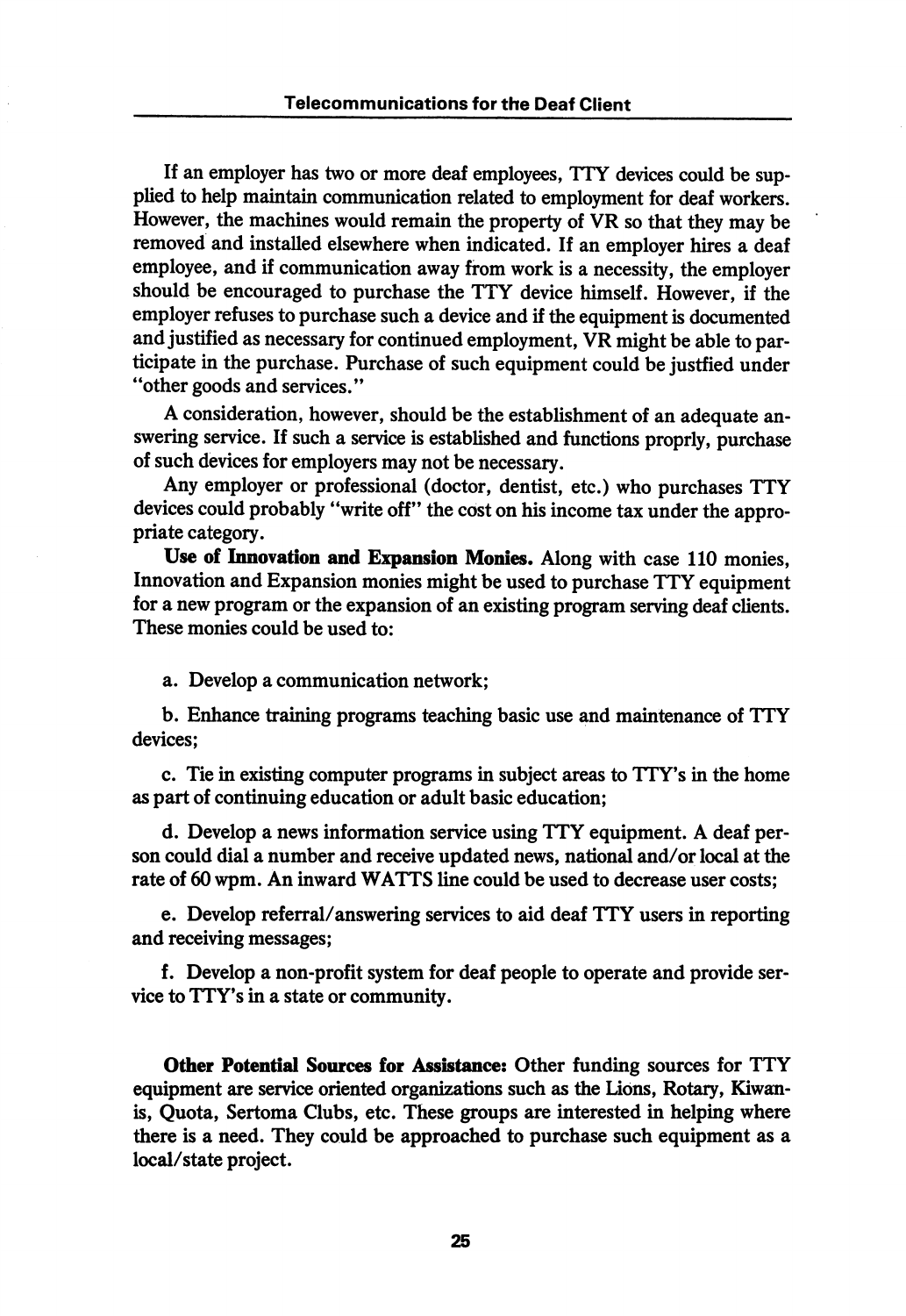#### EQUIPMENT

TTY devices can be divided into two categories—hard copy and electronic.

### Hard Copy

1. Old teletypewriter machines can be modified for use as telecommunica tion devices. These machines have a hard copy (paper) print-out of the conver sation. Models range from the 15 to 28 to 32. Model 15 is the oldest, noisiest, and has good reliability. Model 28 is quieter than the model 15, and is the most reliable. Model 32 is a newer version of the 28 with many refinements. Recon ditioned machines range in price from about \$300 to \$500. This price includes the coupler or modem device the phone receiver rests in. The cost of these ma chines may vary between vendors. This is true both between and within some states. The costs may vary because of three factors:

a. Transportation and storage charges. Some states are devoid of any used machines while others have an overabundance. The distance to pick up machines will affect the cost. Some vendors get used machines in their own cities, while others must travel varying distances. Once the machines are obtained they must be stored until they can be reconditioned and marketed.

b. Not all used TTY devices are in a similar state of repair. Some machines need be completely rebuilt while others only need cleaning. The cost will also vary according to whether new or used parts are used for replacement of worn components.

c. Costs will also vary according to who is doing the re-conditioning. The vendor may be a non-profit organization or a private individual working on a profit margin. The costs for labor, thus, will be affected. Re-conditioned hard copy TTY equipment is generally very reliable, although repairs are sometimes necessary. To repair malfunctioning machines one of the following avenues could be explored:

- a. Bell Telephone "Pioneers" will service TTY devices free for deaf people.
- b. Non-Profit corporations or those associated with TTY, Inc. will pro vide service at cost.
- c. Free lance servicemen or private vendors will service equipment and charge for parts and service.
- d. Deaf clubs or telecommunication clubs may offer services, but poli cies for charges vary.

The prevalence, reliability and charges of the above will vary according to area. Shop around for the best service.

Finally, TTY machines are reliable, provide a paper print-out, and are very suitable for non-portable operation where noise is not a problem.

Electronic Electronic TTY devices are produced by a few manufacturers. This equipment has an electronic display, is much smaller and noiseless. Ma chines vary with regard to number of characters displayed, portability, dura bility, size and manual or automatic line feed and carriage return. Prices are set by the manufacturer and repair must be by the manufacturer. The price is